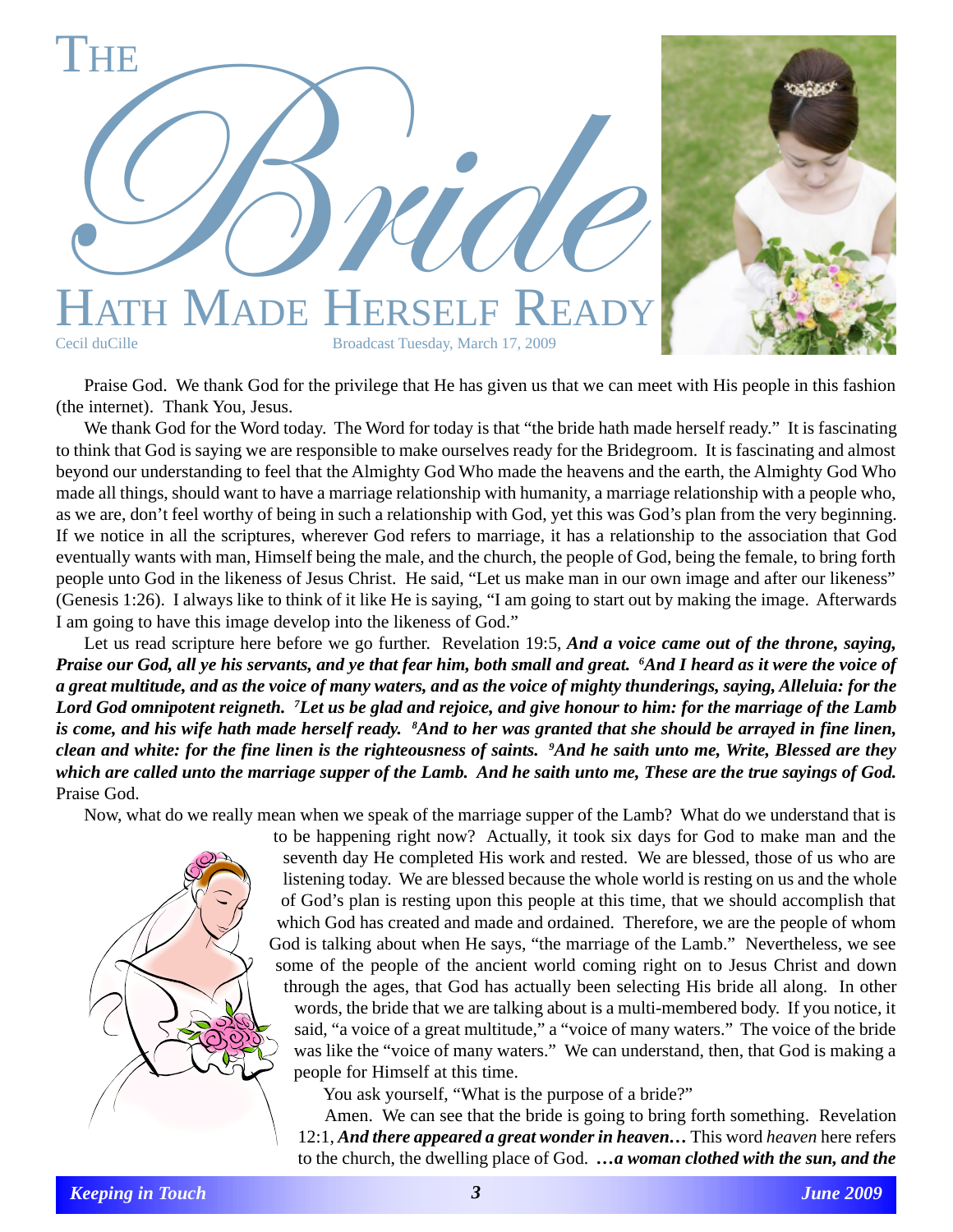*moon under her feet…* The old time church that took the light from the sun was under her feet because now the sun was upon her. This church had sunlight, the glory of God. Remember, Jesus said, "Give her the glory that we had from the beginning, from the foundation of the world. Give this woman church that glory and the moon under her feet" (John 17). So then the glory was no longer on the moon church. The moon was the old church that God told you, "Come out of her and get up higher." So, we see this church, a perfect church now, moon under her feet, *and upon her head a crown of twelve stars…* The twelve apostles, the apostolic doctrine, was her crown and the crown made her a queen. Amen. So, she was already married to the Lamb, Jesus Christ, and had the *crown of twelve stars*. Amen. Verse 2, *And she being with child cried, travailing in birth, and pained to be delivered.* This is what we call the tribulation. The travailing of the woman is the tribulation pe-

riod through which the church is now going and is coming to the end of and God Almighty says, verse 3, *And there appeared another wonder in heaven;* (she is going to bring forth) *and behold a great red dragon…* Now, this tells us that we are not talking about the heaven of heavens where God dwells. We are talking about our heaven down here, the lowest heaven where God dwells in us in the church. So, there was another wonder in the church. *…behold a great red dragon, having seven heads and ten horns, and seven crowns upon his heads.* Amen. Now, we are talking about a demonic system



that had seven ruling sections and ten men ruling and they had seven crowns. Of course, the men did not have crowns, but had the churches or the areas of their operation. The heads can suggest different compartments or different denominations and they can suggest that these denominations had ten men, but it was the denominations that had the crowns, the power. The crowns show authority and power.

I want you to notice how scripture is written. When you talk about the devil's tail, you are talking about the end of his situation. Amen. His head would be the beginning, but his tail would be the end and in the end he still had power in his tail. Revelation 12:4, *And his tail drew the third part of the stars of heaven, and did cast them to the earth: and the dragon stood before the woman which*

*was ready to be delivered, for to devour her child as soon as it was born.* Now, this child must be the sons of God. Amen. It must be the thing that God had created from the very beginning with Adam and Eve when He told them to multiply. It means that in the spiritual realm, God had something to come forth, a multiplication of humanity in the image of God and in the likeness of God. This now is God's trump card to be played at the end of time, but Satan has decided that he is going to make a play for it. He is going to destroy this child when he is born.

I had a friend in Detroit who used to say, "Satan must be a fool. He couldn't manage the woman, how did he expect to manage the manchild?"

Amen. He couldn't manage the woman, therefore he had to wait there for her to have her child and he was going to kill the child. *And his tail drew the third part of the*

*stars…* It is a sad story that we can clearly say

that we have seen so many bright ones in the church have fallen and "bitten the dust." They have come from the heights of heaven down to the earth. They have really let us down and deceived us, many men of God who have been deceived by Satan and thrown down and cast down by his tail. That is the end of the work that Satan is doing even at this very time. *…the dragon stood before the woman which was ready to be delivered, for to devour her child as soon as it was born.* We see, then, that he was cognizant of the

fact that this woman was the wife of Christ Jesus or the wife of the Lamb and that she would do something in the earth that would completely finish him off.

Now, God in other places calls it the "elect." He calls this the "elect." He gives several names to this situation that we are facing right now. But the situation that the true church is facing - I am not talking about the Outer Court church. I am talking about those who are really serving God in Spirit and in truth and this church is to be birthed to bring forth something that is so powerful that Satan won't have a chance.

Verse 5, *And she brought forth a man child…* I love this story. It didn't say she brought forth a boy. It didn't say she brought forth a male kid. It was *a man child, who was to rule all nations with a rod of iron: and her child*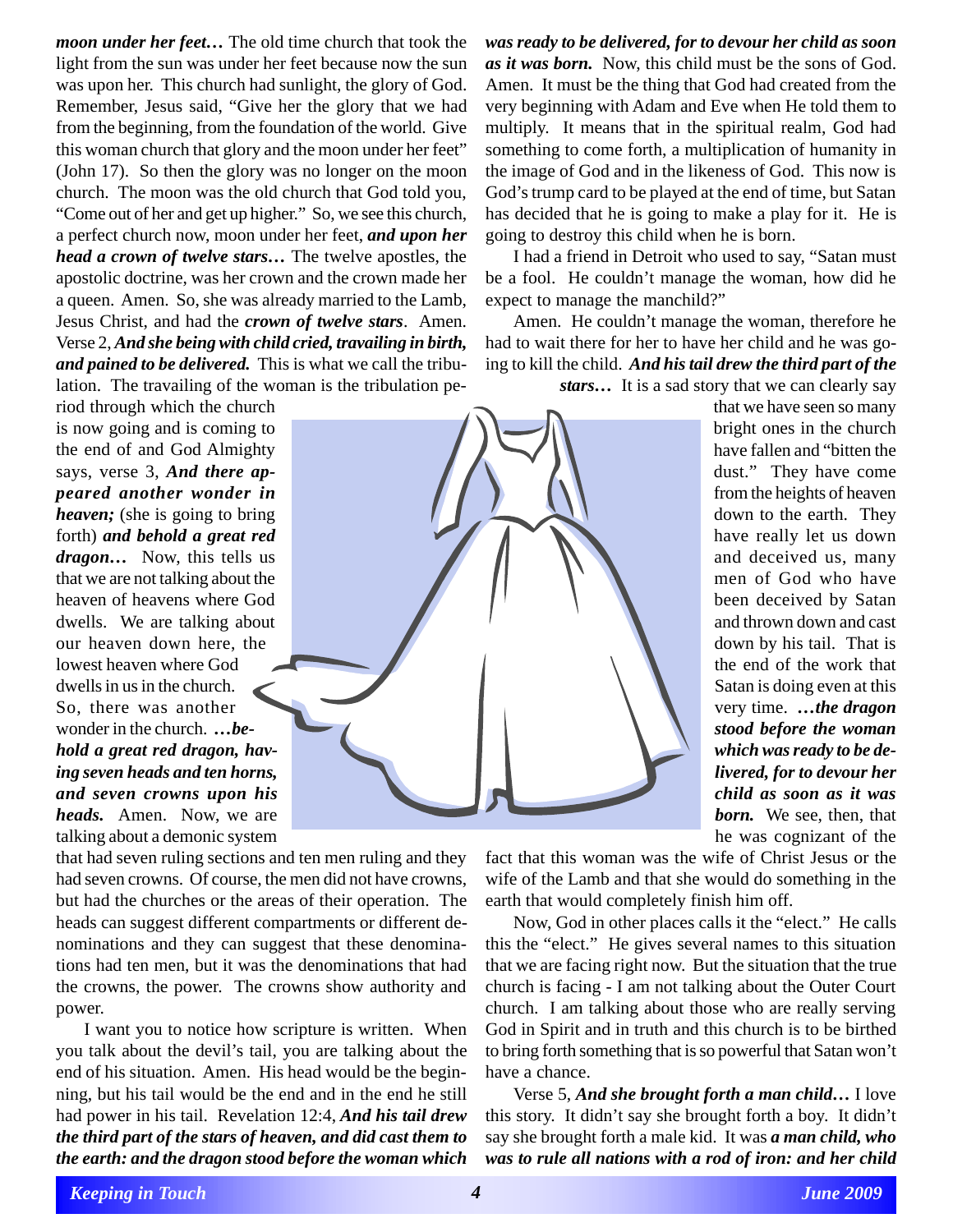*was caught up unto God, and to his throne. 6 And the woman fled into the wilderness, where she hath a place prepared of God, that they should feed her there a thousand two hundred and threescore days.* This is marvelous. God is telling us about a period of three and a half

years when Satan will get power, when the church will get power, when there will be the battle of Armageddon and the man child is going to fight the devil. If you were to go into battle and you read the back of the book and got the understanding of what's going to happen, why would you still go? But here it is, verse 7, *And there was war in heaven…* The man child, therefore, is a church out of a church that will arise in the power of Almighty God, the vested power which God created

from the very beginning that where He wants man to be. That this church, a people, individuals out of the church, will receive this power. God calls it the "man child" or the "elect" or whatever. He said, "…but for the elect's sake should no flesh be saved…" (Matthew 24:22). That means to say Satan is going for keeps. He wants to destroy the humanity that God has created and he is going for keeps and what did God do? God created a people and He gave them the power to overthrow Satan. *And there was war in heaven: Michael and his angels fought against the dragon; and the dragon fought and his angels, 8 And prevailed not; neither was their place found any more in heaven.*

Somebody said, "Wait! This is what happened in the high heavens when they cast Satan down."

No. He is now talking about our heaven. This is the last heaven that Satan has any foothold in. The foothold

that he had was given to him because man fell. You know the story how Adam fell and Satan took over and took away his authority and everything. This here is telling us that we are going to take back the authority at a certain time and **the time is at this time**. Amen. In our time and those of us who are alive now, we have enough life to live to see this come to pass. *<sup>8</sup> And prevailed not; neither was their place found any more in heaven.*

Now verse 9, *And the great*

*dragon was cast out, that old serpent, called the Devil, and Satan, which deceiveth the whole world: he was cast out into the earth, and his angels were cast out with him. 10And I heard a loud voice saying in heaven, Now is come*

*salvation, and strength, and the kingdom of our God, and the power of his Christ: for the accuser of our brethren is cast down, which accused them before our God day and night. 11And they overcame him by the blood of the Lamb, and by the word of their testimony; and they loved not their lives unto the death.*



Brethren, let us see if we can connect this with the scripture that we read. Revelation 19:7, *Let us be glad and rejoice, and give honour to him: for the marriage of the Lamb is come, and his wife hath made herself ready.* We are

rejoicing because the marriage of the

Lamb is come and because the bride hath made herself ready. That is, God has thrown it wide open for the sons of men to be in the bride class and to be ready. It won't take nine months, you

know. The birth and the power is immediate. He said, "Receive power."

Now, let me read another scripture for you that tells you the same thing, so that we might not say, "Well, we are making something out of it."

Let's go into Daniel 7:27, which says, *And the kingdom and dominion, and the greatness of the kingdom under the whole heaven, shall be given to the people of the saints of the most High, whose kingdom is an everlasting kingdom, and all dominions shall serve and obey him.* We are looking now at a transfer of the kingdoms of this world into the Kingdom of God. In other words, the Kingdom of God is going to overthrow the kingdoms of this world. Amen. Verse 26, *But the judgment shall sit, and they shall take away his dominion, to consume and to destroy it unto the end. 27And the kingdom and dominion, and the greatness of the kingdom under the whole*

> *heaven, shall be given to the people of the saints of the most High, whose kingdom is an everlasting kingdom, and all dominions shall serve and obey him.*

Now, we must understand how scripture is written. Here are prophecies. Daniel prophesied 500 years (or something like that) before Jesus. We have Daniel, Ezekiel, Jeremiah, Isaiah - these men prophesied long before

Jesus came and they prophesied what would happen when Jesus came. Now, we are on the other side of those prophecies, where we have seen them all come to pass,

coming to pass, from the coming of Jesus 2,000 plus years ago. Now we are seeing visions coming to pass and this is the last part of it. Amen.

In Revelation 11:15, we find, *And the seventh angel*

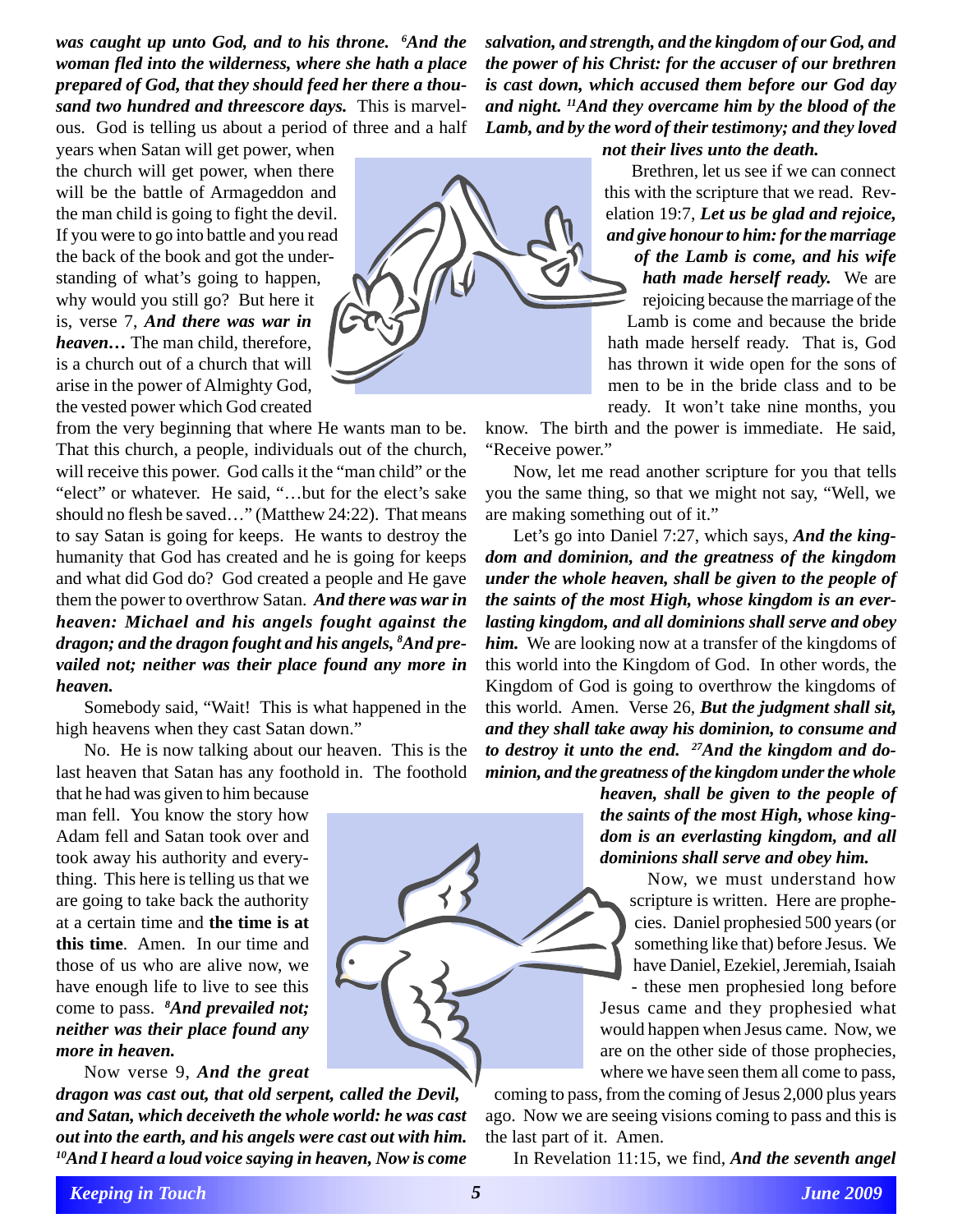*sounded; and there were great voices in heaven, saying, The kingdoms of this world are become the kingdoms of our Lord, and of his Christ; and he shall reign for ever and ever.*

We see this and wonder, "Where is this going?" "Oh, this is a fable."

Somebody says, "Oh, this is not going to happen for a long time to come."

Not again. It is NOW the time when God Almighty is saying to us, "Get yourself ready. Be ready. Don't be among the foolish virgins, be among the wise virgins." NOW is the time that Jesus Christ has been talking about and the whole scripture has been talking about, that is the time of the coming of Jesus Christ into His temple. The first

coming is where Jesus will appear first in the church. Matthew 25:1, *Then shall the kingdom of heaven be likened unto ten virgins, which took their lamps, and went forth to meet the bridegroom.* Do you remember that? He said the white garment "is the righteousness of the saints." They were righteous people but they had one fault - they did not allow the oil to get into the soul realm just as it was in the spirit realm. So that the spirit realm being perfect, the soul realm is imperfect even now and God is saying, "The bride must get herself ready." She must get ready so that the oil that is in the spirit becomes also part of the soul. When we are talking about your soul, we are talking about your mind. The mind is the head of the soul. We are talking about your emotions, your will and your desires.

God is saying, "The bride must now get herself ready." In other words, He promised that He would send watch-

men. He promised that some people would receive the message. He promised that He would send messengers. He promised that He would send Michael the archangel to help us fight, to get the Kingdom of God ready for God. Now, what are we talking about? Amen. Well, we are talking about the Holy Spirit in our spirits; we are talking about the Holy Spirit in our souls. We are talking about the Spirit of God in my mind, that my mind must be sanctified. God Almighty says that your mind must come to the point where

it cannot think evil, where it cannot dwell in evil, where it cannot harbor evil in it any longer. Your emotions must be purified so that your emotions can only feel godly emo-

tions and all the bombardment of emotional sins that operate in us must be cast out.

God is saying that the strength of God is with us in preparing this area for God. Our emotions must

be totally cleansed of all deviant emotions, emotions that are low down, that are taking us to be earthy. God Almighty said that when that emotional area is cleared and the Holy Spirit takes charge of your emotions, you will begin to feel God. Hallelujah. I believe there is a point of time when we are going to begin to see God, when we are going to begin to see the heavenlies. You see, whenever you are lifted up into that area of cleanliness that God wants you to be in, you begin to see differently. Yes, you have visions. In other words, you think they are vi-

sions but it is real; it is reality that you are seeing. What we are seeing here is not reality, because in a moment, in the twinkling of the eye, this can pass away, but what you see in the other realm is *real* reality.

Let me just explain a little to you here now. It all depends upon what frequency your soul works. Now, remember that your spirit works on a high frequency, because your spirit can contain God. Amen. God in your spirit means that there is a lifting, a pulling of man's thoughts into the spirit realm.

Now, when somebody gets a word from the Spirit they say, "Oh, it is my mind telling me." Where is your mind? Your mind is supposed to be in the Spirit and if your mind is in the Spirit you will have visions of heaven. Amen. When I say visions of heaven, you rise up to a point where you can see things that are heavenly right here with us. He said, Hebrews 12:1, *Wherefore seeing we also are com-*

> *passed about with so great a cloud of witnesses…* You can actually be among the cloud of witnesses. Hallelujah. Consciously, because we are there unconsciously now. We go to church and we praise God and the spirits of God come down to help us praise, the angels praise with us and we don't even know. We would just say that praise felt good. But the scriptures describe to us that when Jesus was born, the angels sang. The angels came down and the shepherds saw the angels and they received a message from the angels.

Luke 2:11, *For unto you is born this day in the city of David a Saviour, which is Christ the Lord.* Heaven was so exuberant that it flooded over upon us.

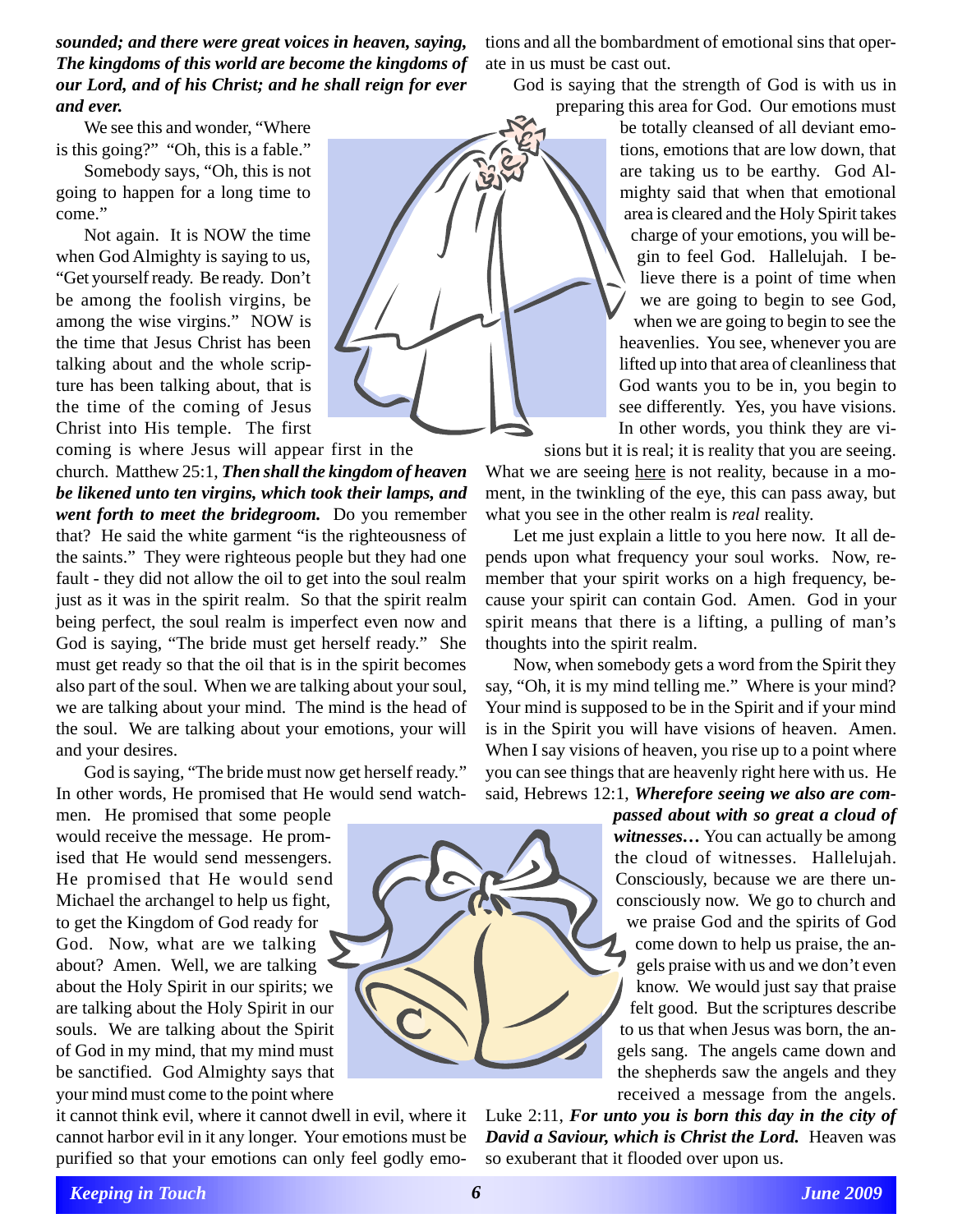God wants us to come to the place where our minds will be up in this area. When the mind gets up there it begins to lift all the other parts. Your emotions begin to respond. You can feel Him. I don't know if you have ever

felt Him, but you can feel heaven all around you. You can feel heaven around you. God said, Philippians 2:5, *Let this mind be in you, which was also in Christ Jesus: 6 Who, being in the form of God, thought it not robbery to be equal with God: 7 But made himself of no reputation, and took upon him the form* of man and coming here where we live.

God is saying that there is a lifting. The Spirit of God is lifting man to a higher level: that our thoughts will dwell on a higher level; our emotions will dwell on a higher level; our desires will be

on a higher level. I have always been blessed with the thoughts from this little song that says:

## *When all other things on earth grow dim and I see only you*

Man raises his thoughts to the point where all of the glory of earth means nothing to him in the presence of God. "Lord God, I want nothing but You. Only You. All that I have achieved, all that I have attained in this life means nothing to me. Only You, Jesus." Desires are lifted to a higher level so that the will of man changes to become the will of God. Amen. That we want what God wants, so that we will what God wills. Then our minds and our whole heart and soul begin to be lifted. One day we find ourselves in the presence of God. The Bible says, *And Enoch walked with God: and he was not; for God took him* (Genesis 5:24). He was translated out of humanity because he

had walked too close to heaven. Amen. It means that Enoch wanted God more than he wanted human life, more than he wanted anything else. His wife reported to us that Enoch walked with God and God took him. He went too close. He went too near. Now the time is come when God is calling man to come up higher. Come up higher.

"How do we get up there?"

Hallelujah. Let the Spirit take a hold of your mind and you will understand what will happen to you. You will begin to see things of God. You

will begin to hear things of God. You will begin to understand things of God. Hallelujah. You will begin knowing what God is saying to us and you will see. *And Enoch walked with God: and he was not;* He was no longer Enoch. He ceased to be earthy. *…for God took him.* Can you imagine a phrase like that, that a man was taken by God because he had gone too close to heaven?

I want you to understand, brethren. He said to the

church, "The bride hath made herself ready." When your desires get so close to God, when your intentions, your hope, your emotions, your mind gets so close to God, God will lift you higher and higher and higher and it is possible God will take you sometimes. But right now, God wants a people here who will be concentrated and focused on God, that you would be focused on the Word of God, focused on the Spirit of God and your prayers would be that the Spirit of God take hold of

your soul.

Sometimes people ask, "So, what do I pray for?"

Anything you pray for you are going to get it. But sometimes we go down and we pray for Mary and we pray for John and we pray for Tom and we pray for this and we pray for that and we pray for victory and we pray for overcoming, but then God wants you to begin to be conscious. To be conscious so that you pray that God will come into this vessel, "According to Your Word, O God," and that God will lift this vessel to heaven's height so Satan will be cast out of the Kingdom and the bride will be ready for the Lord.

Let me tell you, there is a selection going on right now. I do not know if God has all of His people already, but there is a selection going on right now; God Almighty is selecting a people; the "man child" is ready to be birthed. Let me read Revelation 11:3 for you. He says, *And I will*

> *give power unto my two witnesses, and they shall prophesy a thousand two hundred and threescore days, clothed in sackcloth.* So it is in the same thousand two hundred and threescore days that we read about the bride (Revelation 12:6).

> You understand that God is saying that the time has come when the sons of God must turn their eyes to heaven, because the hour of victory that God has created from the very beginning of the world for us is come. The saints in the heavenlies are on their toes and they are

watching and praying and praising, because they see the manchild being developed. Yes, they see the manchild being developed and the day of his issue is yet to come. *And I will give power unto my two witnesses* - it means

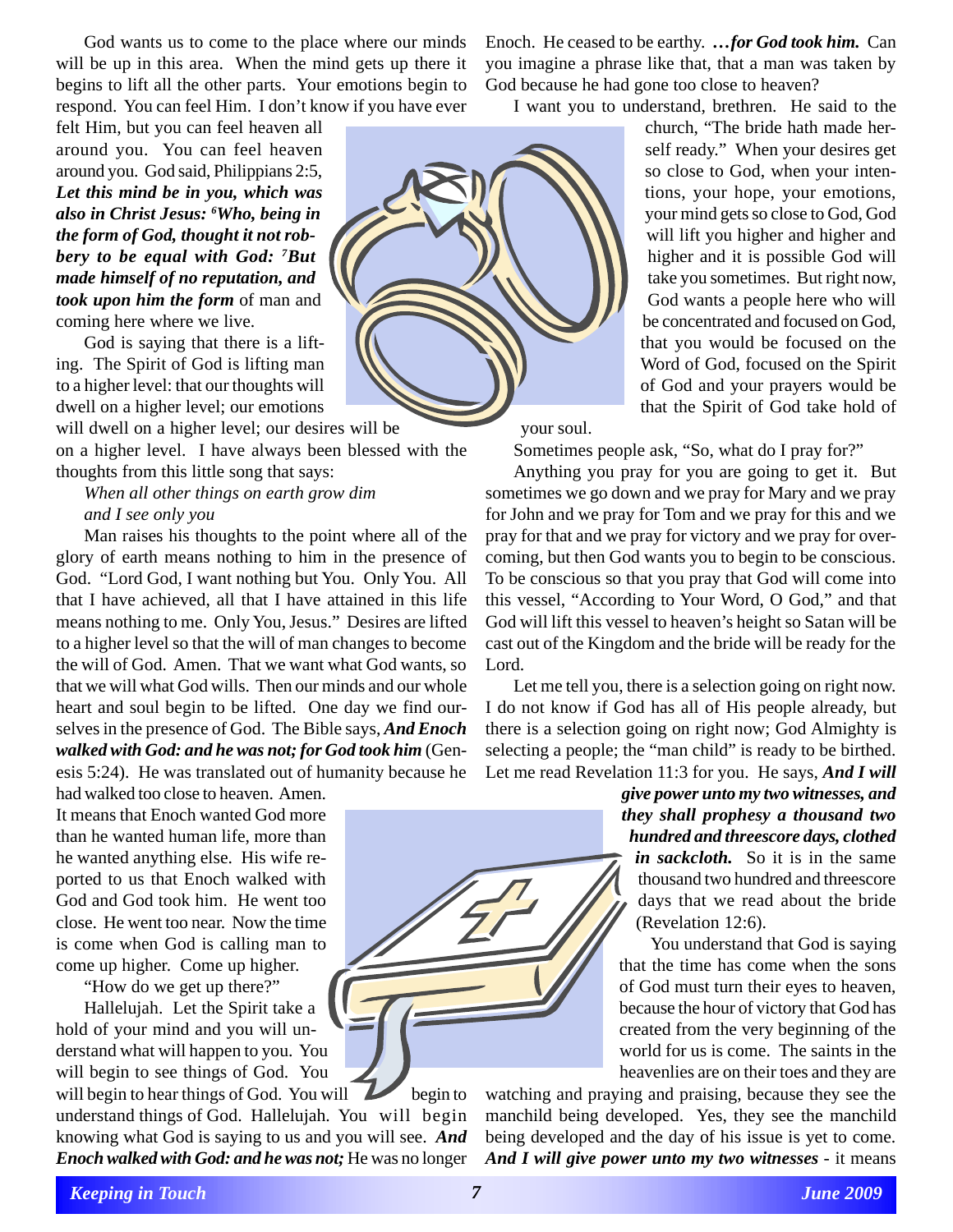that the Spirit and the Word has brought these people to be the Spirit and the Word… Do you understand? God Almighty says that whatever you behold you will be. So you behold God, you believe the Word of God, you believe

we cannot be like Jesus, that we cannot be holy unless we leave this flesh. No, sir. God is saying here, if we look at Colossians 1:21 for context, *And you, that were sometime alienated and enemies in your mind by wicked works,*

the Spirit of God. He is going to bring forth the Spirit and the Word in human beings, that we will walk the earth even as Christ Himself, the manifested Word of God. Hallelujah. Hallelujah.

As we look at what God is doing, we must begin to present ourselves, because the way we are going to be lifted up is to open up ourselves to God. We must begin to say, "Lord Jesus, come into my temple. Cleanse every area, every corner. Remove every darkness. Remove everything within me that is contrary to life and immortality and give me

the glory of God." For He said, "I give them the glory…" The glory of God is now ours. We must open up to receive it and when this glory comes into us, this glory will lift our hearts and minds and souls into the heavenlies so that the soul will begin to be part of the heavenly realm. It says that Satan will be cast out of this soul.

It says that the bride "hath made herself ready." What does that mean? It means that if you sit down there and say, "Oh, God will make me what I ought to be," you will never be, *because the bride must make herself ready*. In other words, God has given us the power to make ourselves what He wants us to be. So, it is a willingness. God will give you some hard choices. God will say to choose Christ here on the one side or your family on the other side. Some of us are so deeply, terribly attached to our families that we are bound by this attachment. We make

our families a barrier before God. May God Almighty help us to overcome this thing. Amen. Hallelujah.

Ephesians 5:27, *That he might present it to himself a glorious church, not having spot, or wrinkle, or any such thing; but that it should be holy and without blemish.* It is possible, then, to be human and to be holy and without blemish. To be holy means that I am obeying the Holy Spirit, the Spirit of God and to be without blemish means that I have been cleansed. I have asked for cleansing and received it. We

have to ask for cleansing. We have to believe God. We have to believe God that we can be cleansed, that we can be holy. I know some preachers, some teachers say that



*yet now hath he reconciled 22In the body of his flesh through death, to present you holy and unblameable and unreproveable in his sight:* That means that it is possible and that it is the will of God that we be blameless, that we be holy, that we be without spot or blemish and it can be done if we believe it. By faith, we are going to come march up into the holiest of God and be where God wanted us to be from the very beginning.

He said, verse 23, *If ye continue in the faith grounded and settled, and be not moved away from the hope of the gospel, which ye have*

*heard, and which was preached to every creature which is under heaven; whereof I Paul am made a minister…* In other words, God is saying that He has sent ministers; He has people on earth through whom He speaks. Yes. God has people on earth through whom He speaks. There are a lot of people who are saying God is saying this and God is saying that and God isn't really speaking through them. But then, if you have the Spirit of God in you, you must be able to recognize those. So if you are deceived by those, watch out, something is wrong with you. You need some repentance, some cleansing, some help.

The Lord God is saying to us that God has prepared a ministry and He calls the ministry the fifth angel, the fifth messenger. This fifth messenger is getting stronger and stronger and stronger and rising up from earthiness into godliness from being carnal people. He said, "…You,

> that were sometime alienated…" and now you are made the very glory of God (Colossians 1:21).

> Let us look at Ephesians 4:11, it is a well-used verse. *And he gave some, apostles…* Do you believe that? Do you believe that God gave some apostles? Do you believe that He gave some prophets? Do you believe that we have some of the brethren that work in the prophetic realm? We have men who are prophets and we have people who work in the prophetic realm that are part of the pro-

phetic ministry, that have dreams and visions and impressions from God. Some of them hear the voice of God and they are part of this great prophetic ministry in the earth.